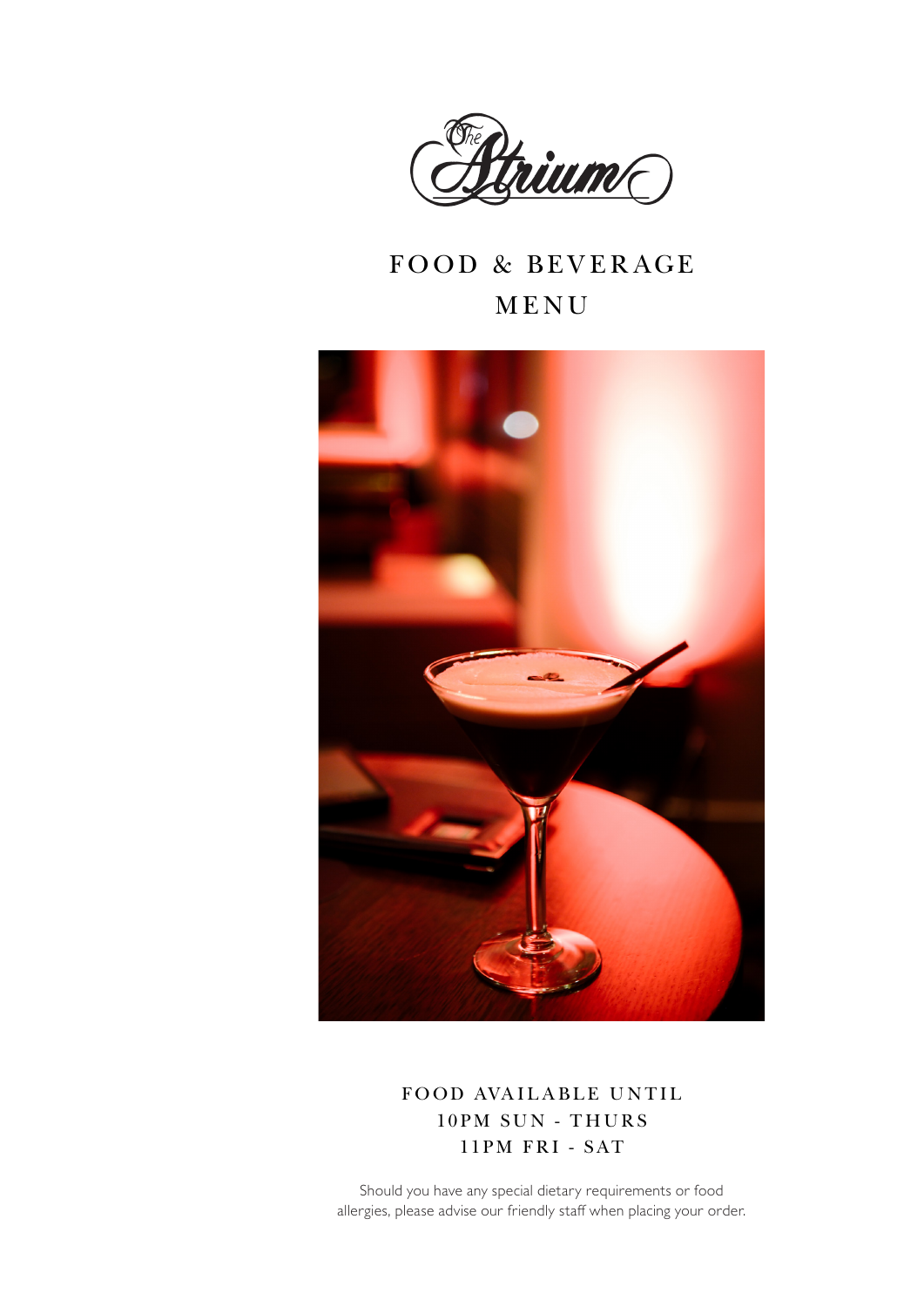#### \$29 LUNCH SPECIAL

Enjoy a main from the selections below, and your choice of beverage. Please see next page for included beverage options

Available from 12pm - 2pm Monday - Thursday (excluding public holidays)

#### MENU SELECTION

Poke bowl (GF, VG) Quinoa, edamame, seaweed, spring onion and tofu

Pumpkin risotto (GF, V) Pepita granola, pumpkin seed oil and crispy kale Can be made vegan upon request

Mushroom tagliatelle (V) Forest mushroom mix, sage and creamy truffle sauce

Prosciutto pizza Prosciutto, smoked bacon, mozzarella cheese, rocket and 'Nduja

Pumpkin pizza (V) Caramelised onion, pepita granola, goat cheese and rocket

Battered fish and chips

Lemon aioli and hand cut fries

Japanese curry (VG) Fried tofu, pickle and spring onion. Served with rice

Chicken katsu burger Caramelised onion, pickled cucumber, cheese, mayonnaise and relish on Japanese milk bun. Served with chips

#### InterContinental club sandwich

Bacon, chicken, avocado, egg, tomato. leaves and mayonnaise on ciabatta bread. Served with chips

Vegetarian (V), Vegan (VG), Dairy Free (DF), Gluten Free (GF)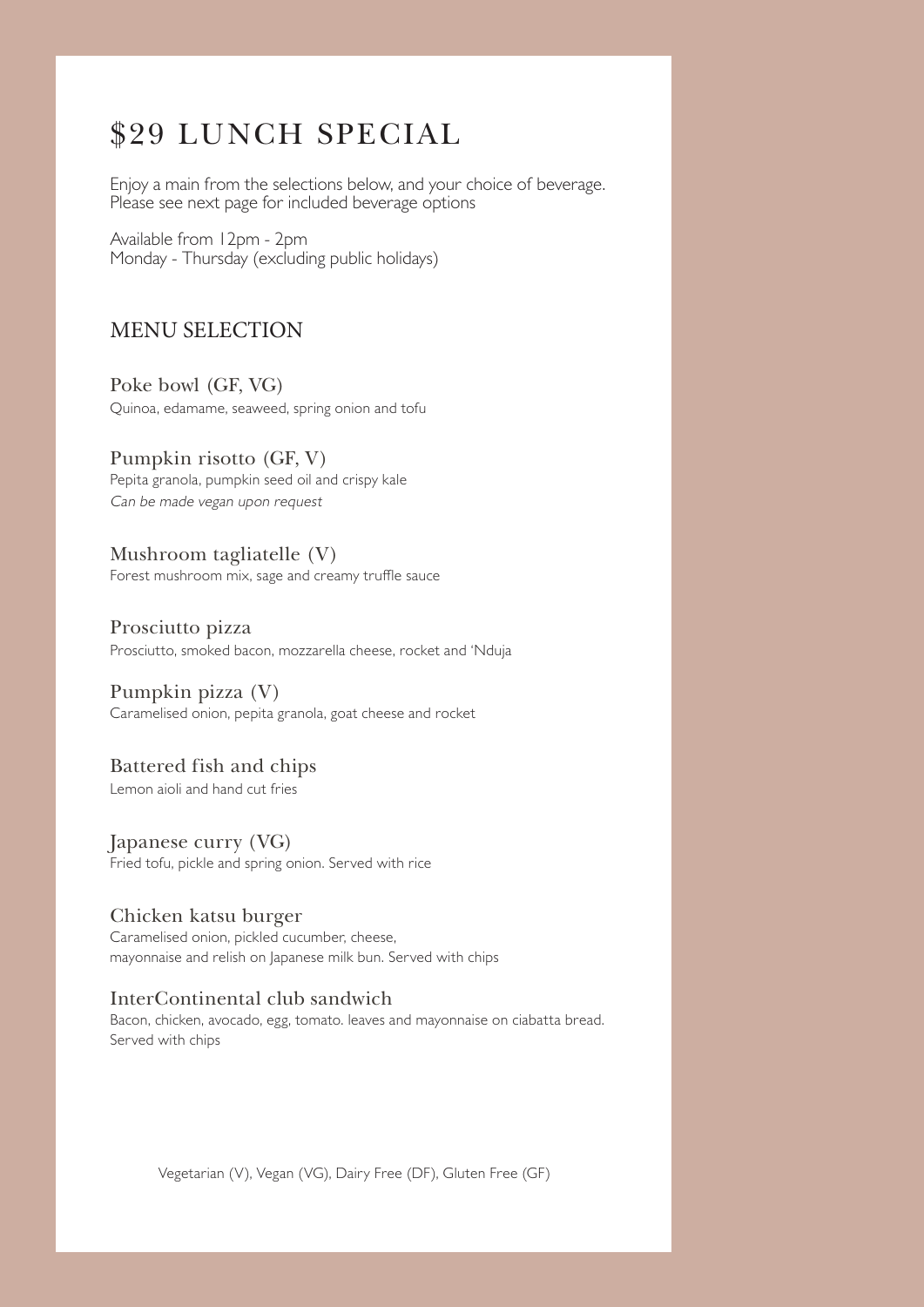#### BEVERAGE SELECTION

#### WINE

NV The Lane 'Lois' Blanc de Blancs, Adelaide Hills

2019 Beach Hut Sauvignon Blanc, South Eastern Australia

2018 Beach Hut Shiraz, South Eastern Australia

#### BEER & CIDER

Coopers Pale Ale 425ml Hahn Super Dry 425ml 5 Seeds Apple Cider 425ml

#### NON-ALCOHOLIC

Soft drinks Juices Tea and Coffee

All wines and vintages are subject to change. Please check with our staff when placing your order.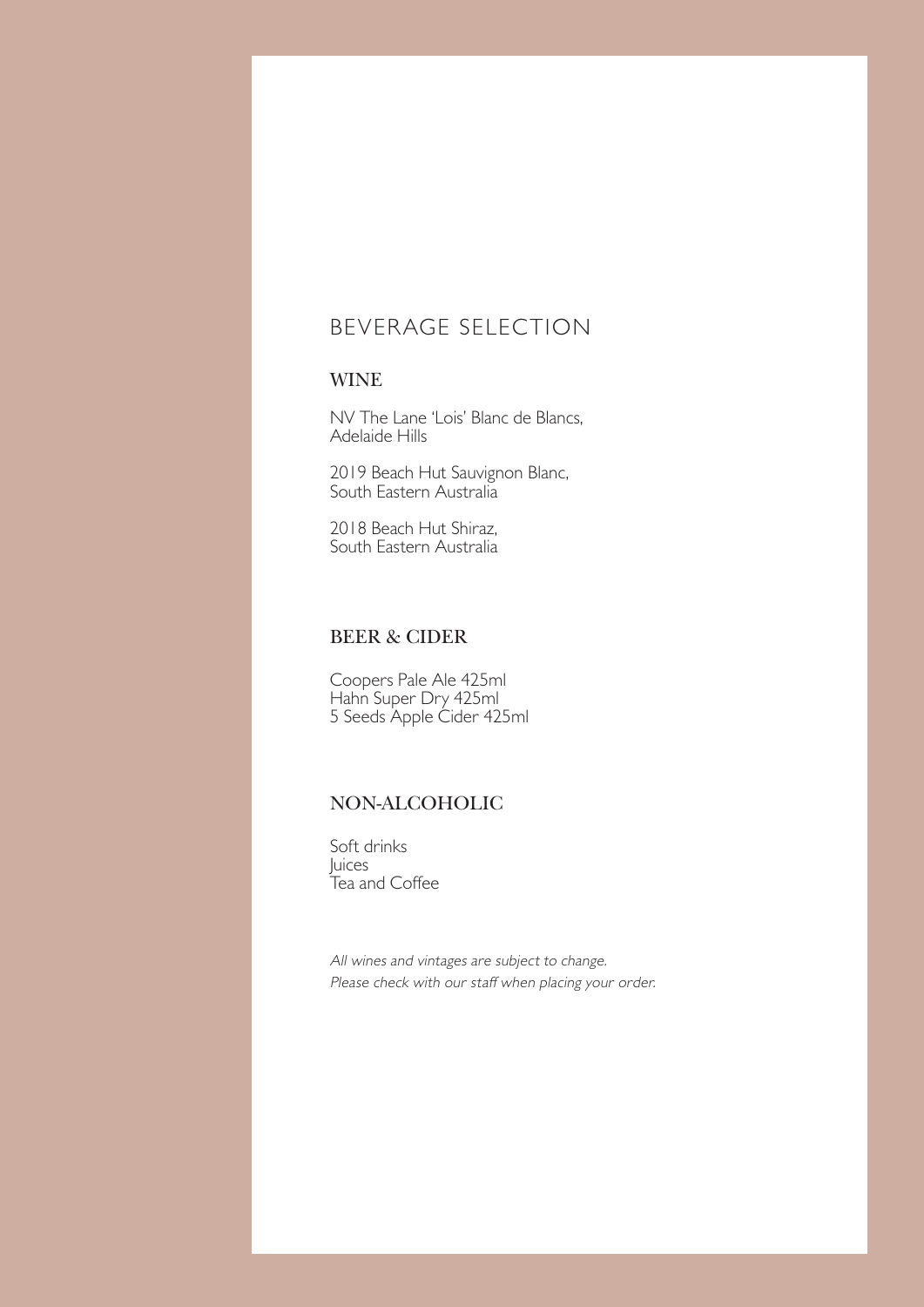## ALL DAY MENU NIBBLES

| Artisan garlic bread (V)                         |    |
|--------------------------------------------------|----|
| + Add cheese \$2                                 |    |
|                                                  |    |
| Hummus dip (VG)                                  | 15 |
| Pickle, onion, pita bread and dukkah             |    |
| Nachos (GF)                                      | 19 |
|                                                  |    |
| Corn chips, guacamole, tomato salsa,             |    |
| sour cream, melted cheese and spiced ground beef |    |

#### BETWEEN BREAD

| Wagyu burger                                                                                                                          | 99 |
|---------------------------------------------------------------------------------------------------------------------------------------|----|
| Caramelised onion, pickled cucumber, cheese,                                                                                          |    |
| mayonnaise and relish on Japanese milk bun. Served with chips                                                                         |    |
| Chicken katsu burger<br>Caramelised onion, pickled cucumber, cheese,<br>mayonnaise and relish on Japanese milk bun. Served with chips | 99 |
| InterContinental club sandwich<br>Bacon, chicken, avocado, egg, tomato, leaves and mayonnaise on ciabatta bread<br>Served with chips  | 99 |

## PIZZA

| Prosciutto pizza                                                        |    |
|-------------------------------------------------------------------------|----|
| Prosciutto, smoked bacon, mozzarella cheese, rocket and 'Nduja          |    |
| Pumpkin pizza (V)                                                       | 29 |
| . Concert distribution in a called concerta to the control of the chief |    |

Caramelised onion, pepita granola, goat cheese and rocket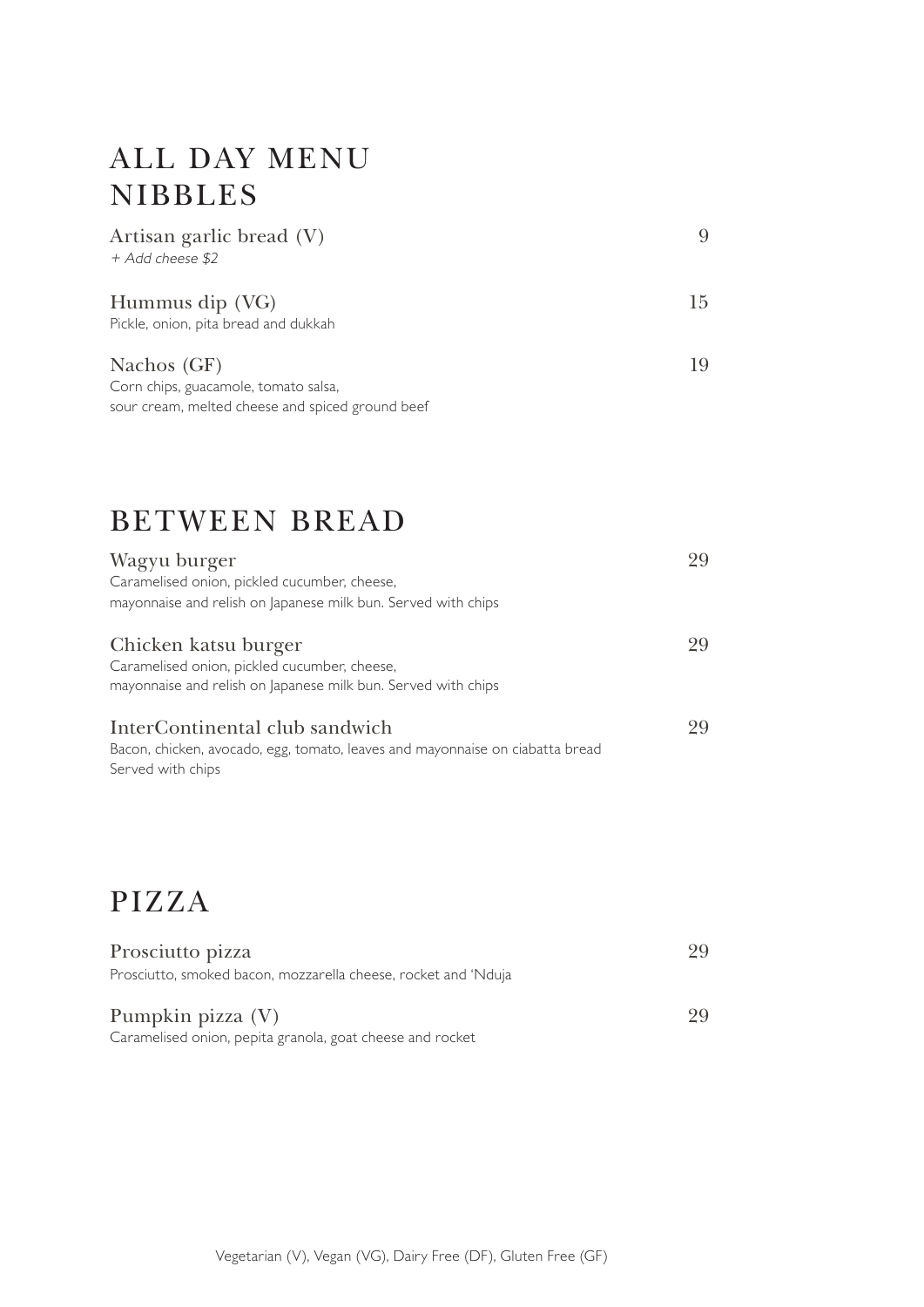## FROM THE GRILL:

| 250g Beef tenderloin | 54 |
|----------------------|----|
| 300g Chicken breast  | 45 |
| 180g Market fish     | 45 |

All served with truffle mash and seasonal greens. All are gluten free. Choice of red wine jus or lemon myrtle beurre blanc.

Add extra sauce for \$2/serve

## MAINS | COMFORT FOOD

| Battered fish and chips<br>Lemon aioli and hand cut fries                                                                   | 34 |
|-----------------------------------------------------------------------------------------------------------------------------|----|
| Pumpkin risotto (GF, V)<br>Pepita granola, pumpkin seed oil and crispy kale<br>Can be made vegan upon request               | 29 |
| Mushroom tagliatelle (V)<br>Forest mushroom mix, sage and creamy truffle sauce                                              | 34 |
| Japanese curry (VG)<br>Fried tofu, pickle and spring onion. Served with rice<br>+ Replace fried tofu with katsu chicken \$4 | 29 |
| Minestrone soup (V)                                                                                                         | 19 |

Served with garlic bread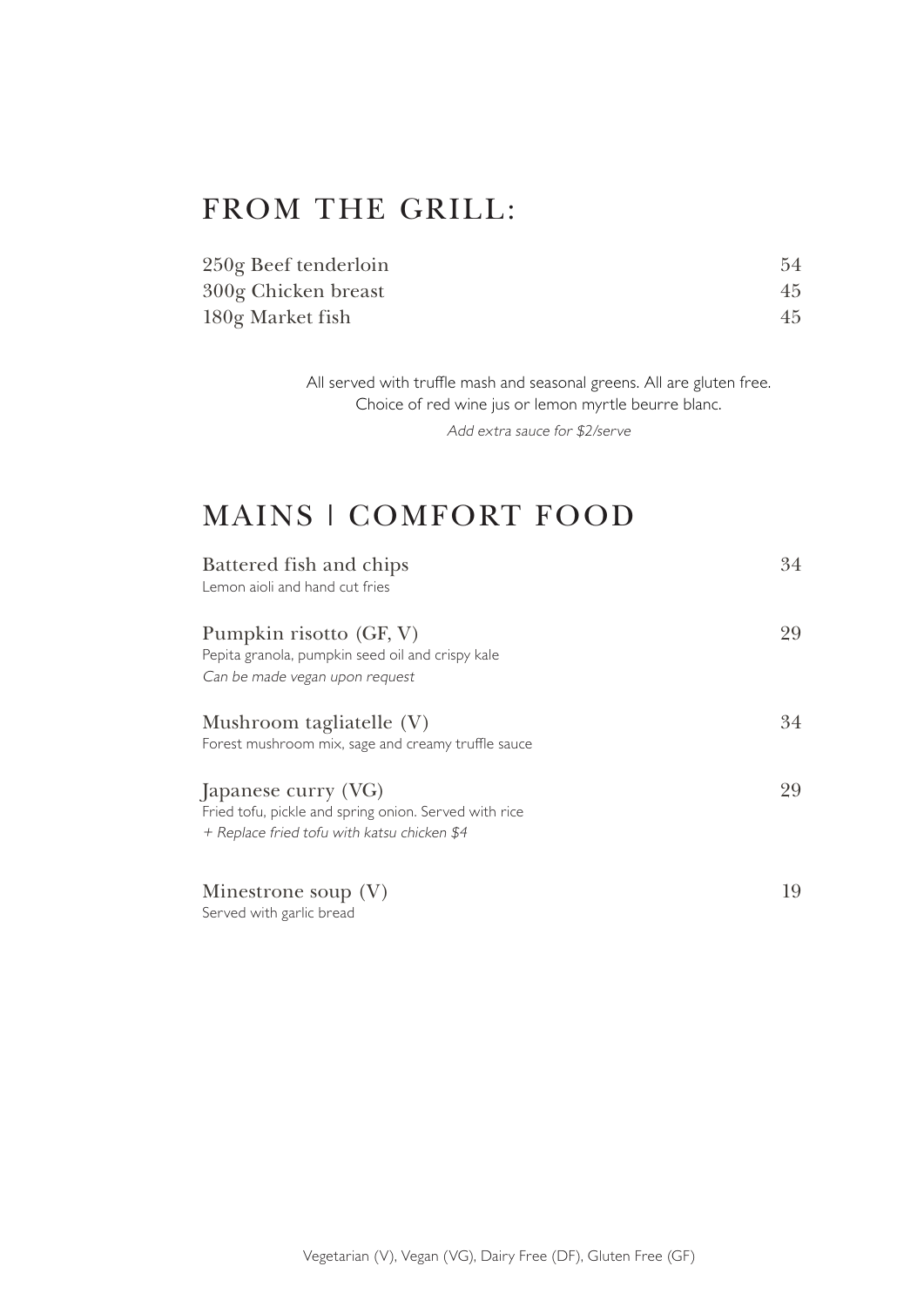## HEALTHY BOWL

| Poke bowl (GF, VG)                                 | 24 |
|----------------------------------------------------|----|
| Quinoa, edamame, seaweed, spring onion and tofu    |    |
| + Add smoked salmon \$9                            |    |
| Caesar salad                                       | 24 |
| White anchovy, bacon, croutons and Parmesan cheese |    |
| + Add chicken \$5                                  |    |
| + Add smoked salmon \$9                            |    |

## SIDES

| Hand cut fries (V)<br>choice of plain with salt, salt and vinegar or truffle and Parmesan | 12 |  |
|-------------------------------------------------------------------------------------------|----|--|
| Brussels sprout with chorizo and 'Nduja oil                                               | 12 |  |
| Truffle mashed potatoes (V)                                                               | 12 |  |
| Steamed greens (VG)                                                                       | 12 |  |
| Garden salad (VG)                                                                         | 12 |  |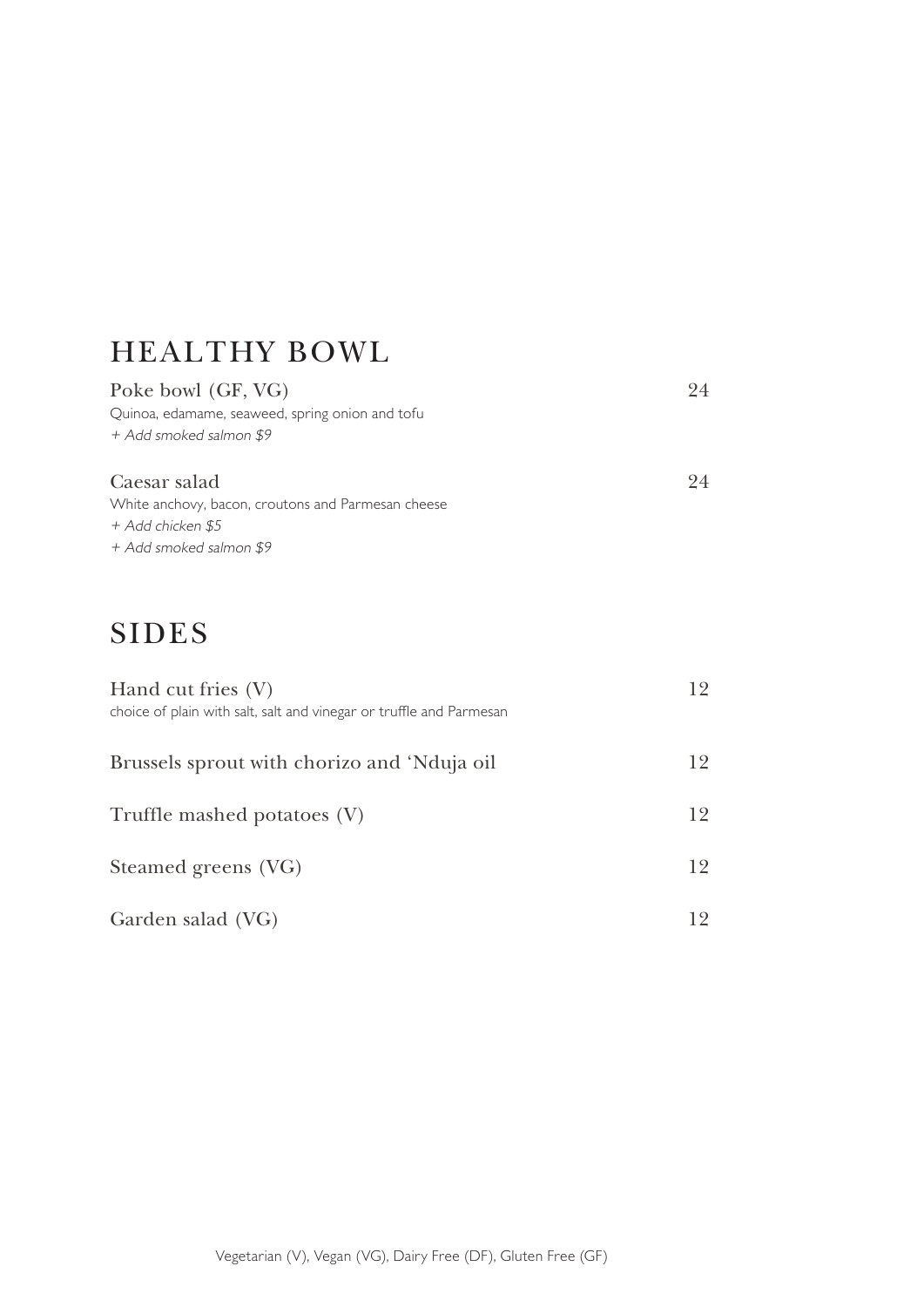# KIDS' MENU

For children aged 12 and under

| Hearty tomato and vegetable soup $(V)$                        | 14 |
|---------------------------------------------------------------|----|
| Tomato risotto with Parmesan and basil (V)                    | 14 |
| Battered fish and chips<br>Lemon and mayonnaise               | 14 |
| Beef cheeseburger with chips                                  | 19 |
| Fries with mayo $(V)$                                         | 9  |
| Chargrilled sweet corn (V)<br>Parmesan cheese and herb butter | 9  |
| <b>DESSERTS</b>                                               |    |

| Australian cheese board (V)                         |    |
|-----------------------------------------------------|----|
| Selection of condiments, quince paste and crackers  |    |
|                                                     |    |
| Crunchy macarons white & dark chocolate mousse (GF) | 19 |
| Seasonal berry coulis                               |    |
|                                                     |    |
| Baked blueberry cheesecake tart (GF)                | 19 |
| Wild hibiscus and mixed berry sorbet                |    |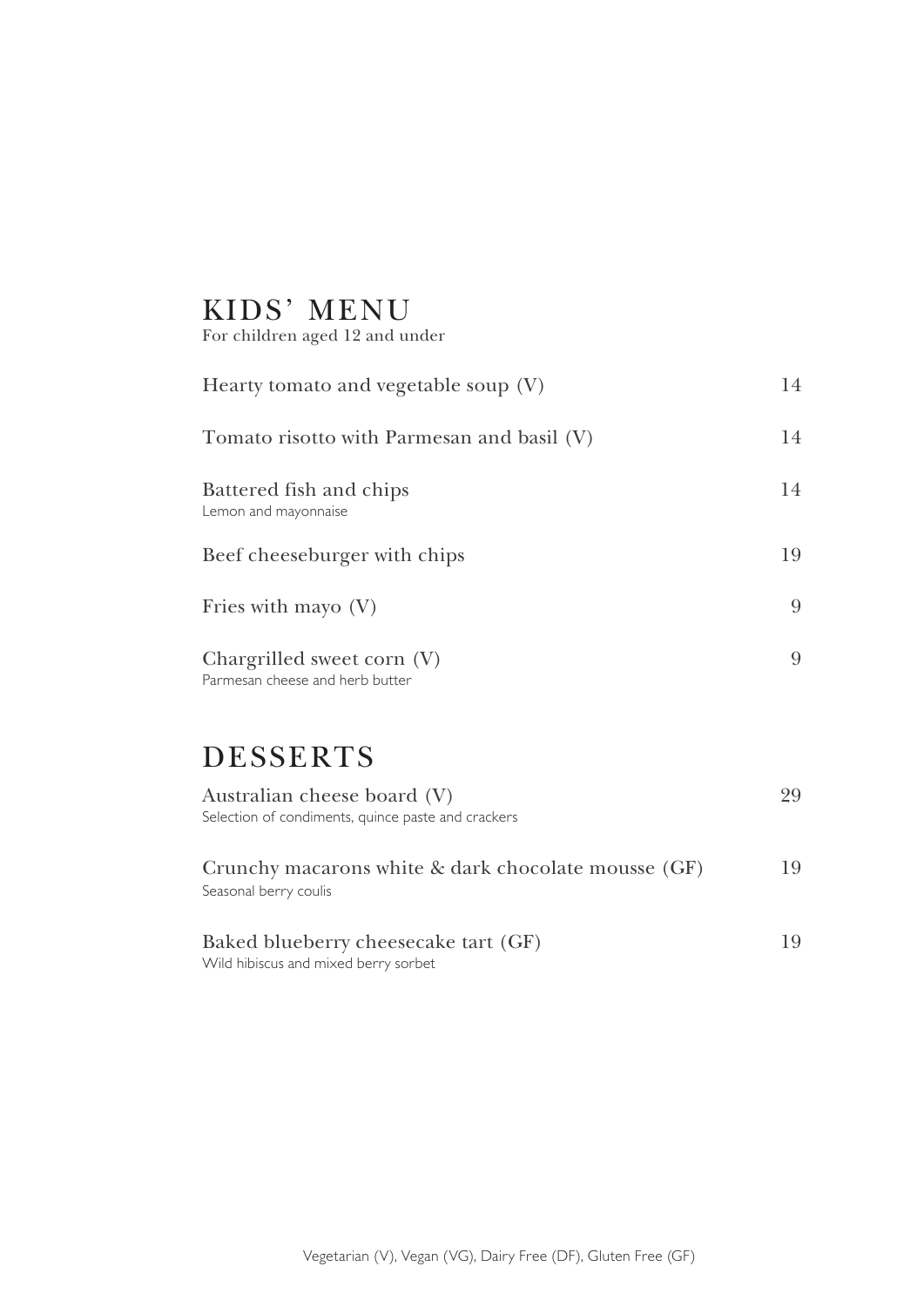## BEVERAGE MENU

#### BEER AND CIDER

| <b>ON TAP</b>                | 285ml | 425ml    | 570ml          |
|------------------------------|-------|----------|----------------|
| Coopers Pale Ale             | 8     |          | $\overline{4}$ |
| Hahn Super Dry               |       |          | 14             |
| <b>XXXX Gold</b>             | 8     |          | $\overline{4}$ |
| Furphy Refreshing Ale        | 8     |          | $\overline{4}$ |
| 5 Seeds Apple Cider          |       |          | 15             |
| Pikes Pilsener               |       |          | 15             |
| Little Creatures Pacific Ale |       | 14       | $\sqrt{2}$     |
| Heineken                     |       | $\Delta$ | $\overline{a}$ |

#### LOWER ALCOHOL

| Heineken Zero |  |
|---------------|--|
| Coopers Light |  |

#### LOCAL Coopers Sparkling Ale 11 Coopers Dry 10 Coopers Best Extra Stout 11 Crown Lager 10 James Boag's Premium Lager 11 Hahn Ultra Crisp Gluten Free 12

| <b>CRAFT</b>           |   |
|------------------------|---|
| Pikes IPA              | 4 |
| White Rabbit White Ale | 4 |
| White Rabbit Dark Ale  | 4 |

#### IMPORTED

| Chang Lager   |    |
|---------------|----|
| Peroni        |    |
| Stella Artois | 12 |
| Sapporo       |    |

#### CIDER

| The Hills Apple or Pear Cider |  |  |
|-------------------------------|--|--|
|                               |  |  |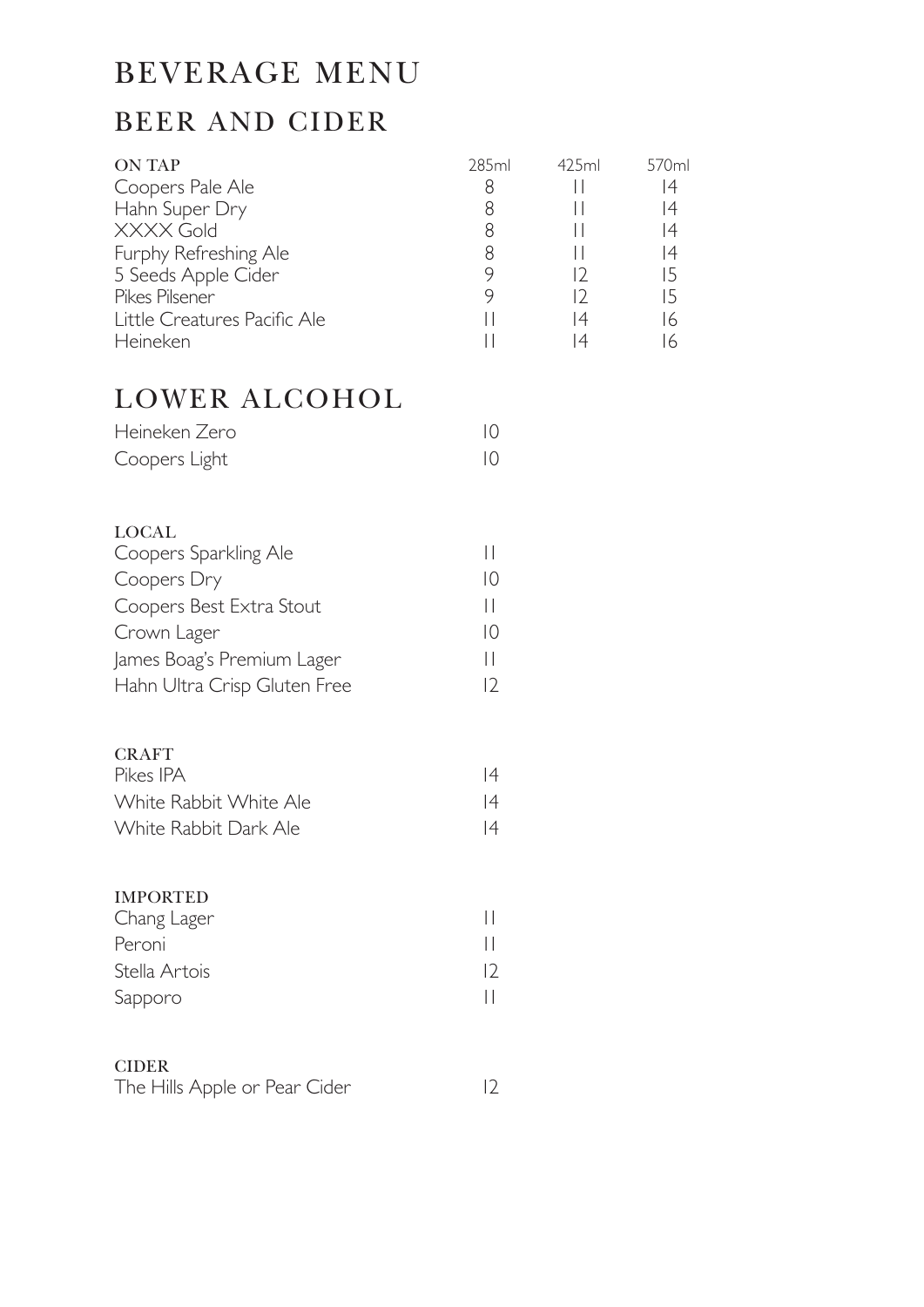| <b>SPARKLING</b>                                           |    |     |
|------------------------------------------------------------|----|-----|
| NV The Lane "Lois" Blanc de Blancs<br>Adelaide Hills       | 4  | 59  |
| NV Arras Blanc de Blancs<br>Pipers River, Tasmania         | 9  | 85  |
| <b>NV T'Gallant Prosecco</b><br>Australia                  | 4  | 59  |
| NV Hancock & Hancock Sparkling Shiraz<br>McLaren Vale      | 16 | 69  |
| <b>CHAMPAGNE</b>                                           |    |     |
| NV G.H. MUMM Cordon Rouge<br>Reims, France                 | 35 | 169 |
| WHITE WINE                                                 |    |     |
| 2019 Penfolds Autumn Riesling<br>Barossa Valley            | 4  | 59  |
| 2020 Corryton Burge Pinot Gris<br>Adelaide Hills           | 4  | 59  |
| 2019 Beach Hut Sauvignon Blanc<br>South Eastern Australia  | 12 | 49  |
| 2020 Shaw + Smith Sauvignon Blanc<br>Adelaide Hills        | 8  | 75  |
| 2020 Mud House Sauvignon Blanc<br>Marlborough, New Zealand | 4  | 59  |
| 2019 Oakridge Over the Shoulder Chardonnay<br>Yarra Valley | 4  | 59  |
| 2020 Petaluma White Label Chardonnay<br>Adelaide Hills     |    | 69  |
| 2019 Bekkers Petit Chablis<br>McLaren Vale                 |    | 139 |
| ROSÉ                                                       |    |     |
| 2020 Beach Hut Pink Moscato<br>South Eastern Australia     | 12 | 49  |
| 2020 Calabria Bros Rosé<br>Barossa Valley                  | 12 | 49  |
| 2021 Rockford Alicante Bouchet<br>Barossa Valley           | 18 | 75  |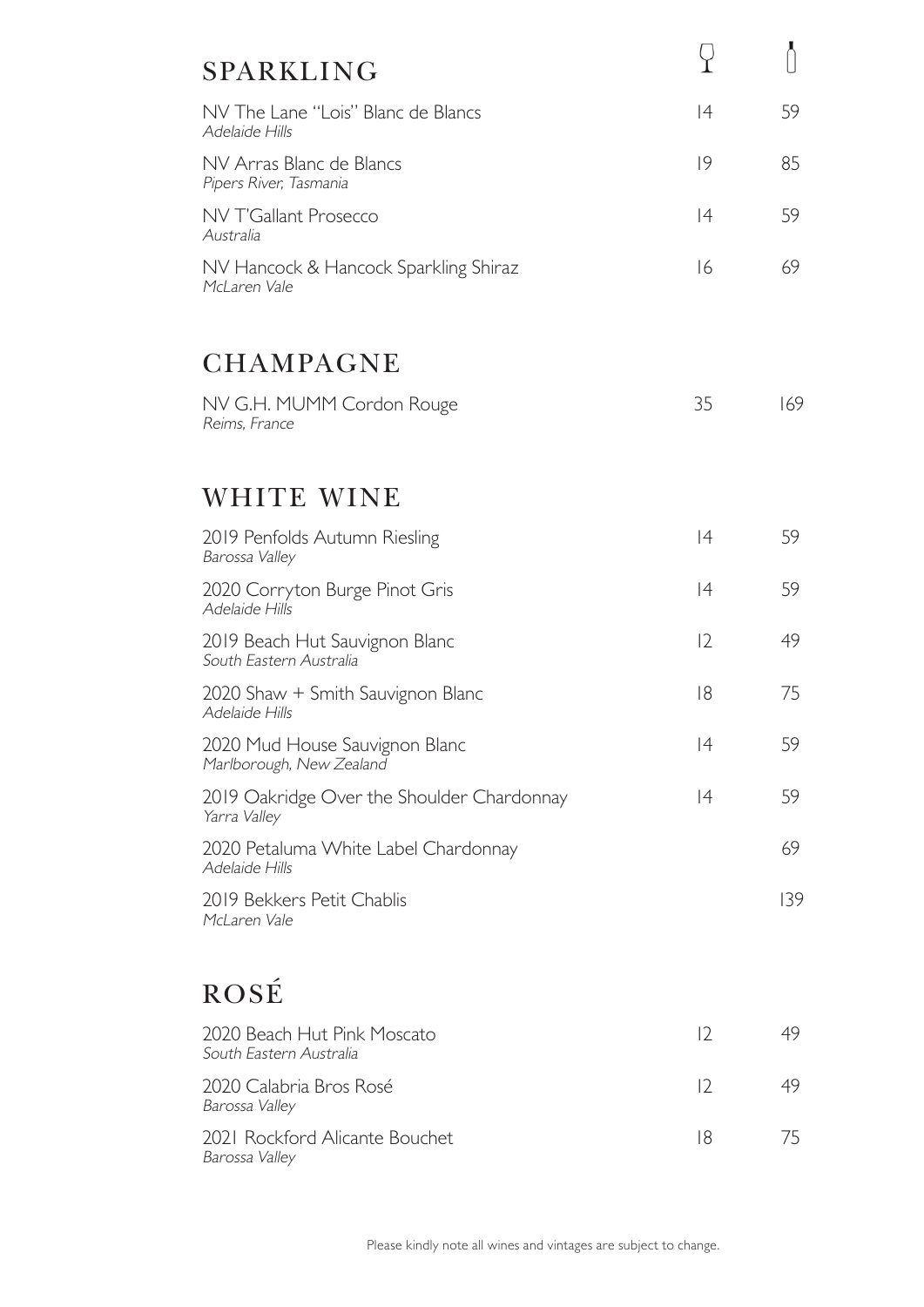| <b>RED WINE</b>                                                     |     |
|---------------------------------------------------------------------|-----|
| 2020 Paracombe Pinot Noir<br> 4<br>Adelaide Hills                   | 59  |
| 2019 Pikes Los Companeros Shiraz Tempranillo<br> 4<br>Clare Valley  | 59  |
| 4<br>2018 Robert Oatley Pinot Noir<br>Yarra Valley                  | 59  |
| 2020 Seppeltsfield Grenache<br>Barossa Valley                       | 59  |
| 16<br>2019 Mollydooker The Scooter Merlot<br>McLaren Vale           | 69  |
| 12<br>2018 Beach Hut Shiraz<br>South Eastern Australia              | 49  |
| 4<br>2019 Saltram Shiraz<br>Barossa Valley                          | 59  |
| 16<br>2019 Hentley Farm Villain & Vixen Shiraz<br>Barossa Valley    | 69  |
| 2018 Penfolds Bin 28 Kalimna Shiraz<br>Barossa Valley               | 119 |
| 2019 Mollydooker The Boxer Shiraz<br>Barossa Valley                 | 69  |
| 4<br>2018 Bremerton Coulthard Cabernet Sauvignon<br>Langhorne Creek | 59  |
| 2018 The Pawn Wine Co. Revolution Sangiovese<br>Adelaide Hills      | 69  |
| 2017 Rockford Basket Press Shiraz<br>Barossa Valley                 | 249 |

#### FORTIFIED WINE

Seppeltsfield Para Grand Tawny 10 YO 19 Barossa Valley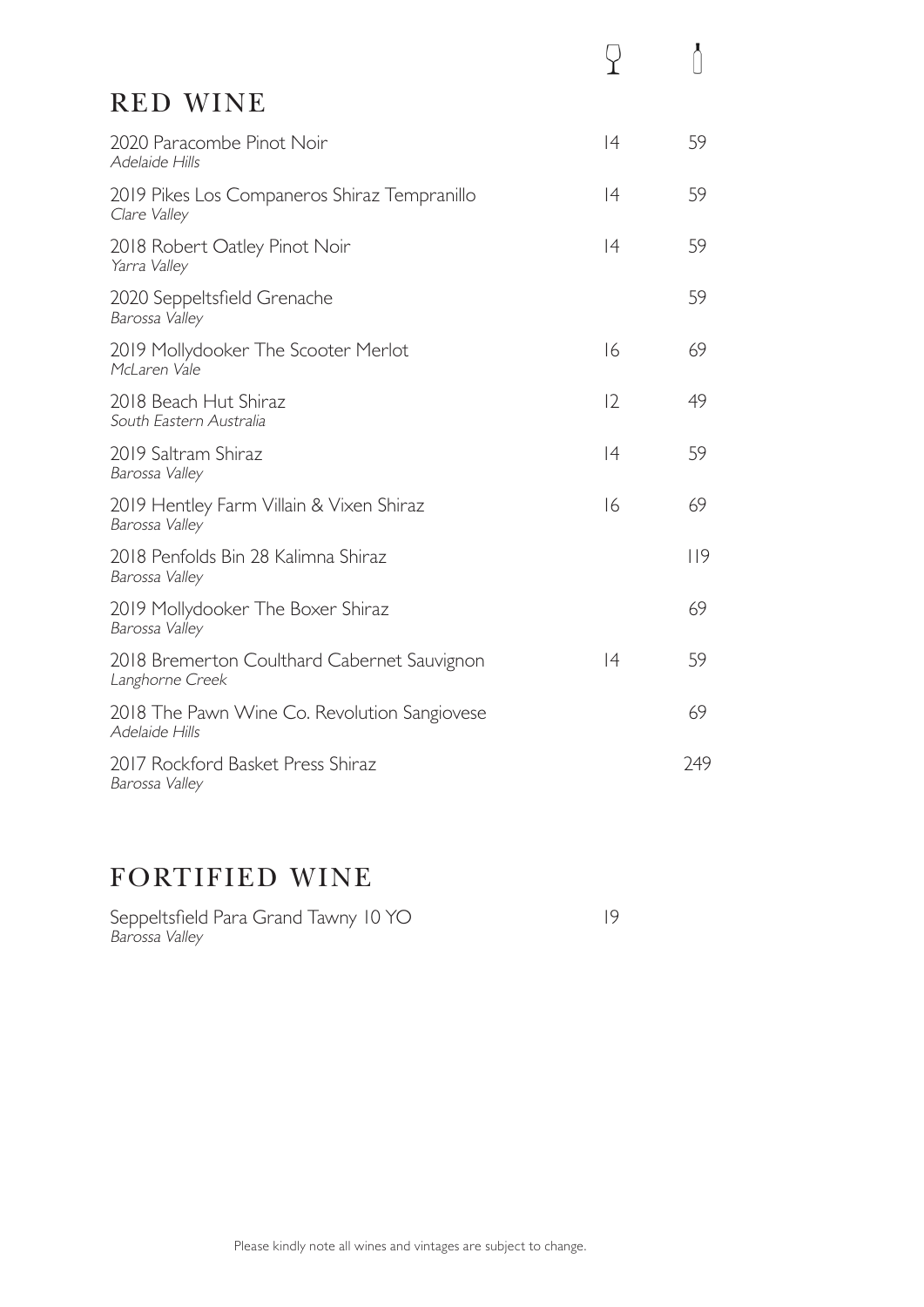# **COCKTAILS**

| Margarita<br>Tequila, Cointreau, lime juice, sugar                                 | 24 |
|------------------------------------------------------------------------------------|----|
| Old Fashioned<br>Bourbon, bitters, sugar                                           | 23 |
| Japanese Slipper<br>Cointreau, Midori, lemon juice                                 | 21 |
| Negroni<br>5th Floor Gin, Campari, sweet vermouth                                  | 23 |
| Cosmopolitan<br>Vodka, lime juice, cranberry juice, sugar                          | 22 |
| Caipiroska<br>Vodka, lime, sugar                                                   | 22 |
| Espresso Martini<br>Vodka, Kahlua, espresso, sugar                                 | 24 |
| Long Island Iced Tea<br>Vodka, rum, gin, tequila, Triple Sec, cola,<br>lemon juice | 24 |
| Mojito<br>Rum, sugar syrup, lime juice, mint leaves,<br>soda water                 | 22 |
| Piña Colada<br>Rum, Malibu, coconut cream, pineapple juice                         | 22 |
| Toblerone<br>Frangelico, Kahlua, chocolate liqueur,<br>honey, cream                | 22 |
| "Fiery" Manhattan<br>Rye Whiskey, shiraz, bitters, sweet vermouth                  | 23 |

# NON-ALCOHOLIC COCKTAILS

| Lychee and Rose Fizz<br>Lychee, rose syrup, lemon juice, soda                                             | 4  |
|-----------------------------------------------------------------------------------------------------------|----|
| Peach and Pineapple Cooler<br>Peach, raspberry, cranberry juice,<br>pineapple juice, lime juice           | 14 |
| Lyre's Marble Martini<br>Lyre's Coffee Originale, Lyre's White<br>Cane Spirit, hazelnut, cream, chocolate | 14 |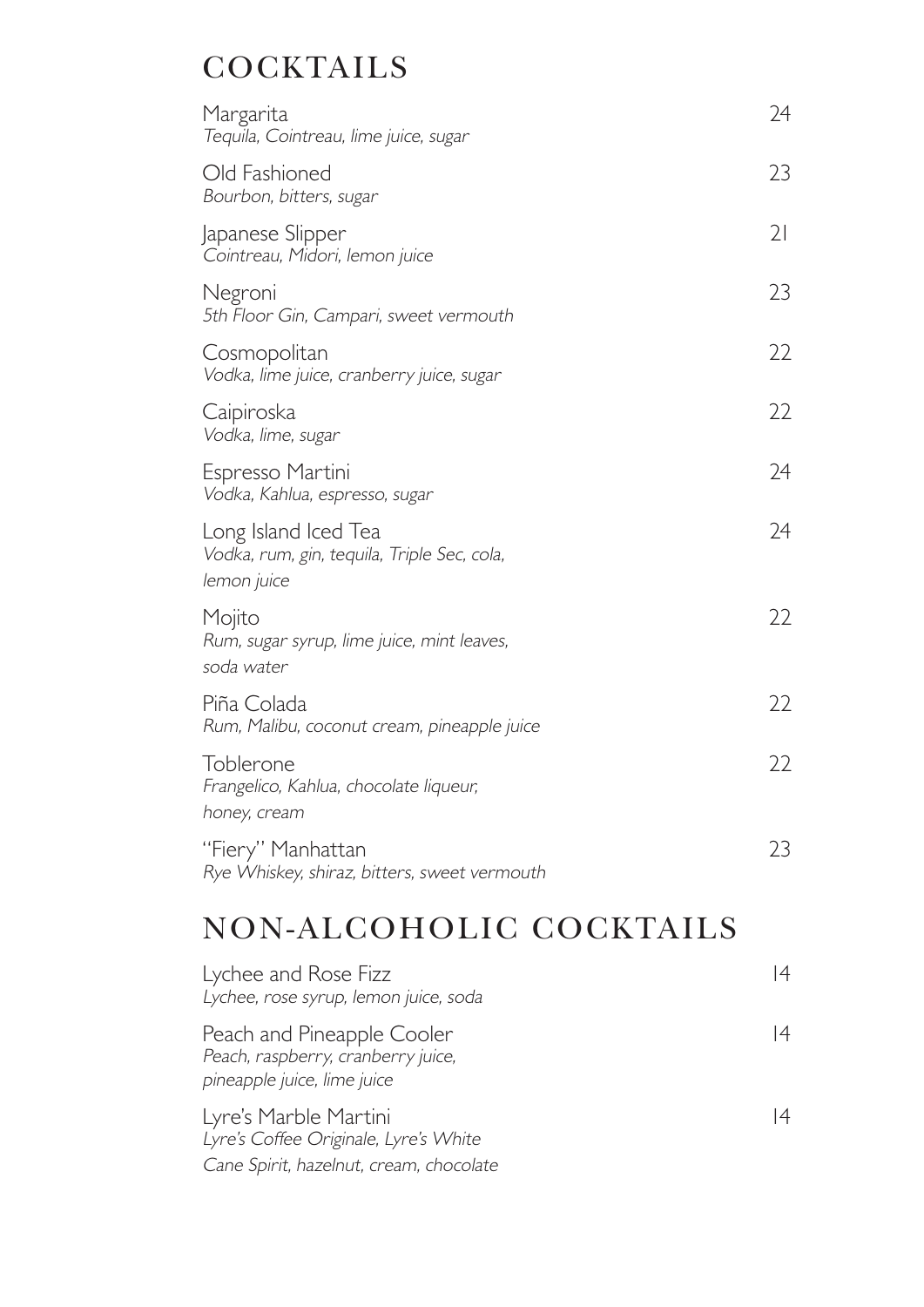# SPIRITS

## VODKA

| <b>Absolut</b>               |     |
|------------------------------|-----|
| Suntory Haku                 |     |
| 23rd Street Australian Vodka | 12. |
| Belvedere                    |     |
| Grey Goose                   | 16  |

# TEQUILA

| Olmeca Reposado           |     |
|---------------------------|-----|
| Olmeca Altos Plata Silver |     |
| Olmeca Altos Reposado     |     |
| Don Julio Blanco          | 15. |
| Don Julio 1942            | 25  |

#### RUM

| Havana 3YO White Rum            |                   |
|---------------------------------|-------------------|
| Havana Especial Rum             | $12 \overline{ }$ |
| Havana 7YO Dark Rum             | 14                |
| Bundaberg                       |                   |
| Bacardi Carta Blanca            |                   |
| Flor de Cana 4YO White Rum      |                   |
| Sailor Jerry Spiced Rum         |                   |
| Captain Morgan Black Spiced Rum |                   |
| Kraken Black Spiced Rum         | 14                |

## BRANDY & COGNAC

| St Agnes 3 Star VS |    |
|--------------------|----|
| Martel VS          | 14 |
| Martel VSOP        | 18 |
| Martel XO          | 40 |
| Hennessy VSOP      | 18 |

## GIN (with recommended pairings)

| Beefeater London Dry Gin<br>Cascade tonic with lemon or lime                    |    |
|---------------------------------------------------------------------------------|----|
| 5th Floor Gin (InterContinental Adelaide Gin)<br>Fever Tree tonic, and rosemary | 14 |
| Drumshanbo Gunpowder Irish Gin<br>Fever Tree tonic, and grapefruit              | 15 |
| The Botanist Islay Gin<br>Fever Tree tonic, grapefruit, thyme, and lime         | 15 |
| Never Never Southern Strength Gin<br>Fever Tree tonic, lime, and lemon          | 18 |
| Ki No Bi Kyoto Dry Gin<br>Fever Tree tonic, lime                                | 20 |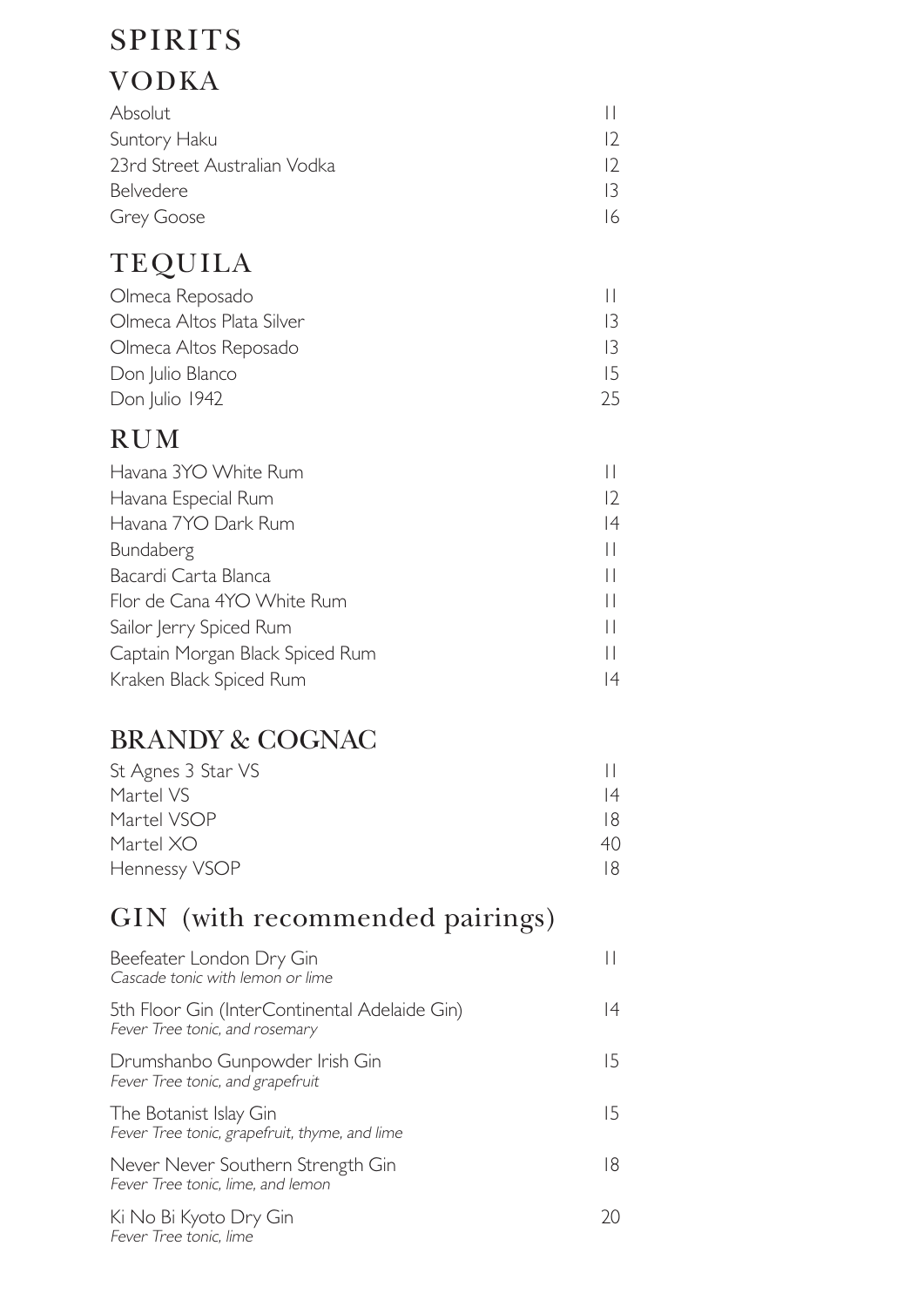# GIN (with recommended pairings)

| Hendricks Gin<br>Fever Tree tonic, and cucumber                                                | 15                |
|------------------------------------------------------------------------------------------------|-------------------|
| Tanqueray London Dry Gin<br>Cascade tonic, and lime                                            | $12 \overline{ }$ |
| Tanqueray No. 10 London Dry Gin<br>Fever Tree tonic, lime, and grapefruit                      | 16                |
| Bombay Sapphire Gin<br>Fever Tree tonic, lime, and lemon                                       | $12 \overline{ }$ |
| 23rd Street Signature Gin<br>Fever Tree tonic, and lime                                        | 4                 |
| 23rd Street Violet Gin<br>On ice   Fever Tree tonic, and lemon                                 | 4                 |
| Four Pillars Rare Dry Gin<br>Fever Tree tonic, and orange                                      | 15                |
| <b>Prohibition Shiraz Gin</b><br>Soda or Fever Tree tonic, orange, lime, ice                   | 21                |
| Adelaide Hills 78 Degrees Gin<br>Fever Tree tonic, lime                                        | 15                |
| Adelaide Hills 78 Degrees Sunset Gin<br>Fever Tree tonic, orange                               | 15                |
| Adelaide Hills Green Ant Gin<br>On ice   Fever Tree tonic, coriander, lime                     | 9                 |
| Settlers Pink Gin<br>Strawberry, mint, lemon slice. With soda or Fever Tree tonic              | 4                 |
| KIS Wild Gin<br>Fever Tree tonic, strawberries, mint                                           | 4                 |
| KIS O' Gin<br>Fever Tree tonic, mint                                                           | 4                 |
| KIS Whiskey Barrel Aged Gin<br>On ice   Fever Tree tonic, hydrated orange, lemon zest          | 18                |
| KIS Old Tom Gin<br>On ice   Fever Tree tonic, cinnamon quill, pineapple                        | 21                |
| KIS Mulberry Gin<br>Soda or Fever Tree tonic, berries, basil, ice                              | 17                |
| Roku Gin<br>On ice   Fever Tree tonic with ginger and lime,<br>or ginger and Maraschino cherry | 4                 |
| Coffin Bay Rare Coastal Gin<br>On ice   Fever Tree tonic, and lemon                            | 18                |
| Coffin Bay High Tide Gin<br>On ice   Fever Tree tonic, and lemon                               | 18                |
| Monkey 47 Schwarzwald Dry Gin<br>Fever Tree tonic, lime, and orange zest                       | 9                 |
| Sipsmith Sloe Gin<br>On ice   Soda   Fever Tree tonic, berries, and lemon                      | 22                |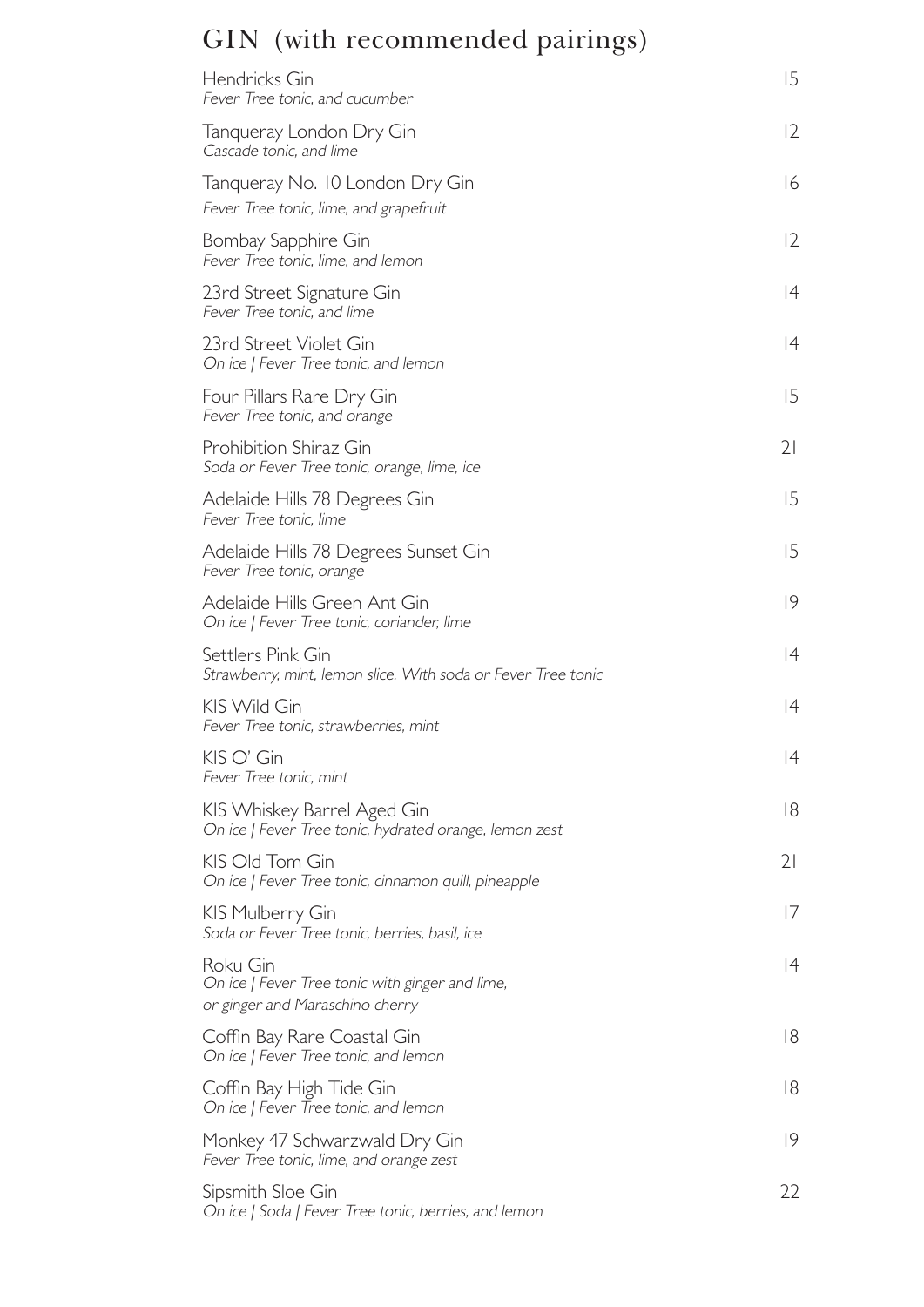#### WHISKY

| Jack Daniel's   |  |  |
|-----------------|--|--|
| Gentleman Jack  |  |  |
| Canadian Club   |  |  |
| amesons         |  |  |
| Wild Turkey Rye |  |  |

## JAPANESE WHISKY

| Yamazaki 12YO               | 49 |
|-----------------------------|----|
| Hakushu Distiller's Reserve | 71 |
| Hibiki Harmony              | フ3 |
| Toki                        | 4  |
| Chita                       |    |

#### BLENDED SCOTCH WHISKY

| Chivas Regal 12YO         |     |
|---------------------------|-----|
| Chivas Regal XV           | 15  |
| Chivas Regal 18YO         | 18. |
| Chivas Regal Royal Salute | 40  |
| Monkey Shoulder           | 13  |
| Johnnie Walker Black      |     |
| Johnnie Walker Blue       | 40  |

#### SINGLE MALT WHISKY

| 16             |
|----------------|
| 15             |
| 20             |
| 15             |
| 18             |
| 26             |
| 40             |
| 12             |
| 17             |
| 20             |
| 4              |
| 2 <sup>1</sup> |
| 16             |
| 20             |
| 16             |
|                |

#### BOURBON WHISKY

| Jim Beam         |     |
|------------------|-----|
| Maker's Mark     |     |
| Maker's Mark 46  | 16  |
| Woodford Reserve | 13. |
| Wild Turkey      |     |
| Knob Creek       |     |